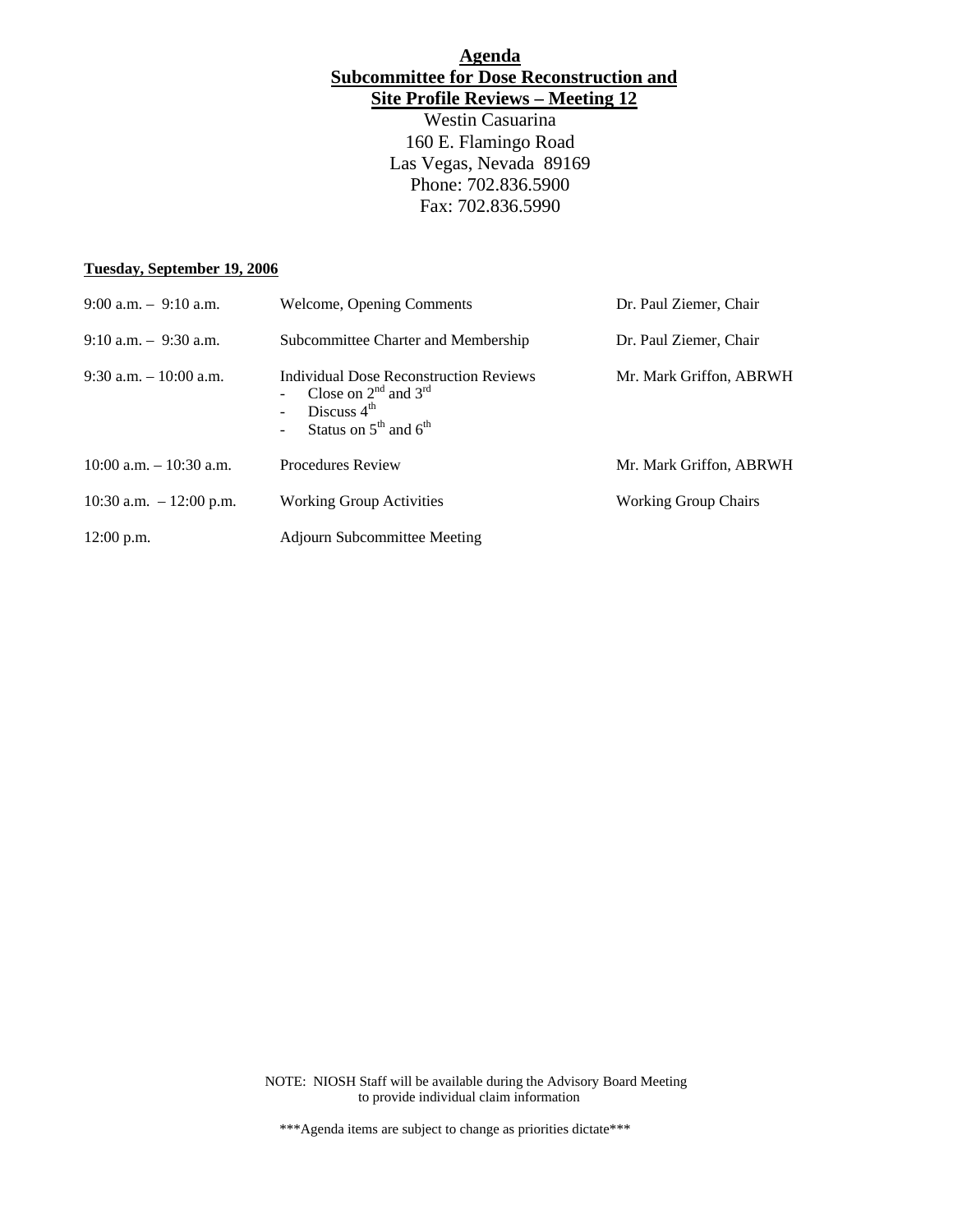# **Agenda Advisory Board on Radiation and Worker Health – Meeting 40**

Westin Casuarina 160 E. Flamingo Road Las Vegas, Nevada 89169 Phone: 702.836.5900 Fax: 702.836.5990

#### **Tuesday, September 19, 2006**

| $1:00$ p.m. $-1:15$ p.m. | Welcome                                                                                                                                                                                                                                                   | Dr. Paul Ziemer, Chair                              |
|--------------------------|-----------------------------------------------------------------------------------------------------------------------------------------------------------------------------------------------------------------------------------------------------------|-----------------------------------------------------|
| $1:15$ p.m. $-1:30$ p.m. | <b>Charter for Subcommittee</b>                                                                                                                                                                                                                           | Dr. Paul Ziemer, Chair                              |
| $1:30$ p.m. $-2:15$ p.m. | NIOSH Program Update                                                                                                                                                                                                                                      | Mr. Larry Elliott, NIOSH, OCAS                      |
| $2:15$ p.m. $-2:45$ p.m. | DOL Program Update                                                                                                                                                                                                                                        | Mr. Jeffrey Kotsch, DOL                             |
| $2:45$ p.m. $-3:00$ p.m. | <b>Break</b>                                                                                                                                                                                                                                              |                                                     |
| $3:00$ p.m. $-3:45$ p.m. | <b>Science Issues</b><br><b>Science Planning Committee</b><br><b>General Cross-Cutting Issues</b><br>$\overline{\phantom{0}}$<br>Oro-Nasal Breathing<br>$\circ$<br>Ingestion<br>$\circ$<br>Co-Worker Models<br>$\Omega$<br><b>Construction Trades TIB</b> | Dr. Brant Ulsh, NIOSH, OCAS                         |
| $3:45$ p.m. $-4:30$ p.m. | SC&A Funding and Activities for Next Year                                                                                                                                                                                                                 | Dr. Lewis Wade, ABRWH, DFO<br>Mr. David Staudt, CDC |
| 4:30 p.m. $-4:50$ p.m.   | SC&A Conflict of Interest Resolution Plan                                                                                                                                                                                                                 | Mr. David Staudt, CDC                               |
| $4:50$ p.m.              | Adjourn                                                                                                                                                                                                                                                   |                                                     |
| 5:00 p.m. $-$ 6:00 p.m.  | Public Comment                                                                                                                                                                                                                                            |                                                     |
| $6:00$ p.m.              | Adjourn                                                                                                                                                                                                                                                   |                                                     |

NOTE: NIOSH Staff will be available during the Advisory Board Meeting to provide individual claim information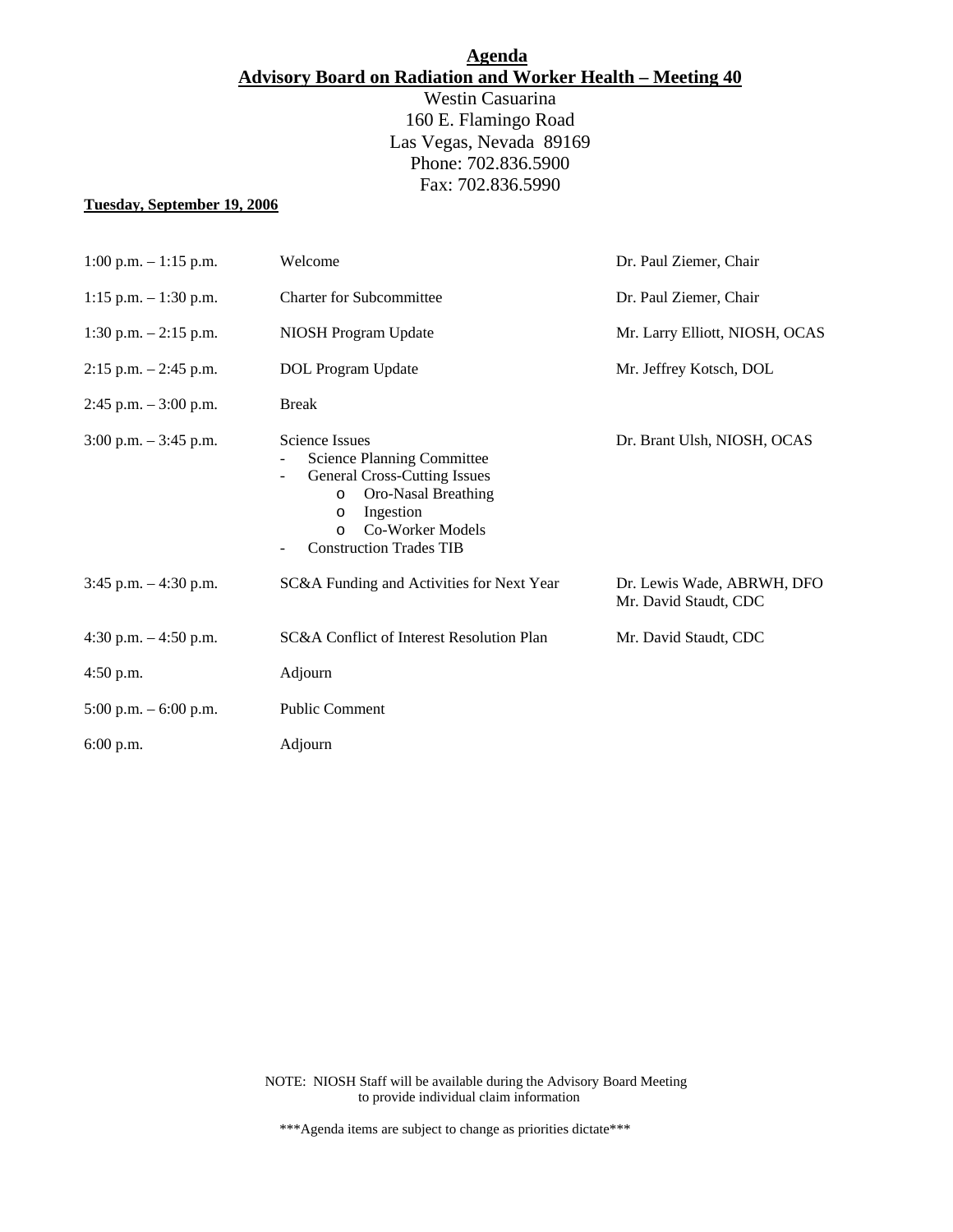## **Agenda Advisory Board on Radiation and Worker Health – Meeting 40**

Westin Casuarina 160 E. Flamingo Road Las Vegas, Nevada 89169 Phone: 702.836.5900 Fax: 702.836.5990

#### **Wednesday, September 20, 2006**

| $8:30$ a.m. $-8:45$ a.m.   | Welcome                                                                                                                                                                                              | Dr. Paul Ziemer, Chair                            |
|----------------------------|------------------------------------------------------------------------------------------------------------------------------------------------------------------------------------------------------|---------------------------------------------------|
| 8:45 a.m. 10:00 a.m.       | <b>Working Group Reports</b><br>Savannah River Site Profile<br>Nevada Test Site Profile<br><b>SEC Petition Activity</b><br>(250 Day Issue - NTS, PPG, Ames;<br>Reviewed But Not Qualified Petitions) | <b>Working Group Chairs</b>                       |
| $10:00$ a.m. $-10:30$ a.m. | <b>Break</b>                                                                                                                                                                                         |                                                   |
| 10:30 a.m. $-11:30$ a.m.   | <b>Update on Rocky Flats SEC</b>                                                                                                                                                                     | Mr. Mark Griffon, ABRWH                           |
| 11:30 a.m. $- 12:15$ p.m.  | Subcommittee Reports and Board Action                                                                                                                                                                | Dr. Paul Ziemer, Chair<br>Mr. Mark Griffon, ABRWH |
| $12:15$ p.m. $-1:30$ p.m.  | Lunch Break                                                                                                                                                                                          |                                                   |
| 1:30 p.m. $-2:45$ p.m.     | Oak Ridge Institute of Nuclear Studies (ORINS) SEC Petition<br><b>NIOSH Presentation</b><br><b>Petitioner Presentation</b><br><b>Board Discussion</b><br><b>Board Decision</b>                       | Mr. LaVon Rutherford, NIOSH, OCAS                 |
| $2:45$ p.m. $-3:00$ p.m.   | <b>Break</b>                                                                                                                                                                                         |                                                   |
| $3:00$ p.m. $-4:15$ p.m.   | Chapman Valve<br><b>NIOSH Presentation</b><br><b>Petitioner Presentation</b><br><b>Board Discussion</b><br><b>Board Decision</b>                                                                     | Dr. Brant Ulsh, NIOSH, OCAS                       |
| 4:15 p.m. $-5:00$ p.m.     | <b>Board Working Time</b>                                                                                                                                                                            | Dr. Paul Ziemer, Chair                            |
| 5:00 p.m.                  | Adjourn                                                                                                                                                                                              |                                                   |
| 7:30 p.m. $-8:30$ p.m.     | Public Comment                                                                                                                                                                                       |                                                   |
| 8:30 p.m.                  | Adjourn                                                                                                                                                                                              |                                                   |

NOTE: NIOSH Staff will be available during the Advisory Board Meeting to provide individual claim information